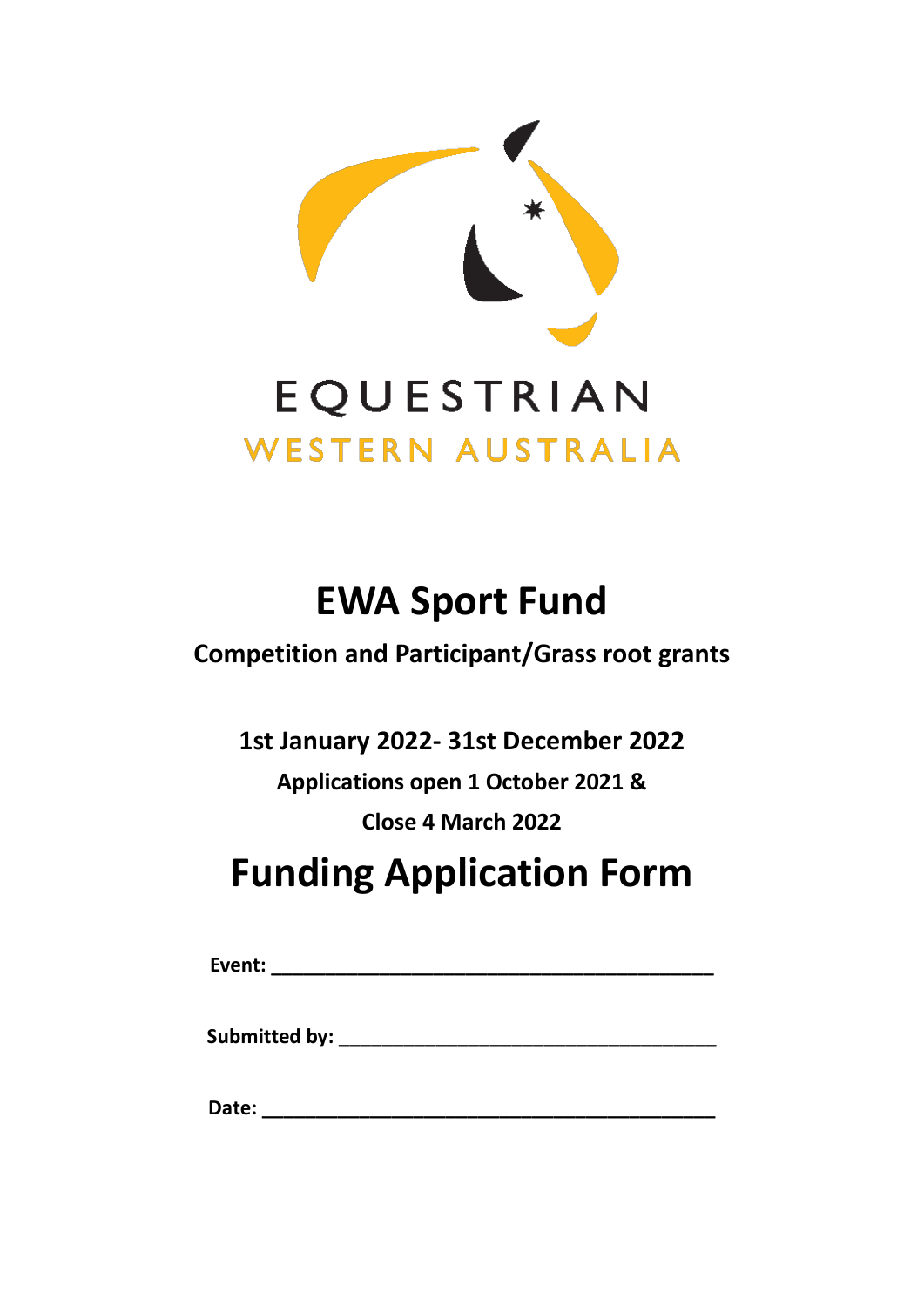# **Policy & Procedure for Application for Funding**

# **Philosophy of the EWA Sport Fund (EWASF)**

**The EWA Sport Fund has been established to support EWA Clubs and EWA Organising Committees in funding State events/activities from Grass roots to Competitive level. Funds are collected by way of a levy imposed on all EWA Senior and Junior Competitive members, Officials, Senior and Junior Participant and Adult Riding members.**

*The Fund supports events that promote high level events and/or grass root participation.*

Funds raised in 2021 through Sport fund levies paid as part of EWA membership was \$21,820. The funds raised in 2021 will be distributed in 2022.

Fund that were not allocated in 2021 have been carried forward to 2022

Competitive levies of \$11,335 is available for the Competitive Competition criteria with Dressage, Eventing, Jumping and Show Horse committees; each receiving \$2,834 for grants in this category.

Participant levies of \$10,485 is available for the Participant & Grass roots criteria with Dressage, Eventing, Jumping and Show Horse committees; each receiving \$2,621 for grants in this category.

#### **Funds available for grants in each discipline including funds carried forward from 2021**

| <b>Dressage</b> | <b>Competitive Competition</b> | \$3,492 |
|-----------------|--------------------------------|---------|
|                 | Participant & Grass roots      | \$5,116 |
| Eventing        | <b>Competitive Competition</b> | \$2,834 |
|                 | Participant & Grass roots      | \$2,621 |
| <b>Jumping</b>  | <b>Competitive Competition</b> | \$2,834 |
|                 | Participant & Grass roots      | \$4,774 |
| Show Horse      | <b>Competitive Competition</b> | \$3,492 |
|                 | Participant & Grass roots      | \$3,316 |

## **Competitive Competition criteria:**

1. To be considered, funding must be linked to an event and be directed towards either:

#### **a) International Competition**

Travel and/or accommodation cost for out of State officials (such as judges, technical delegates, course designers and stewards) at Australian FEI events, especially if they run clinics for the education of officials or riders.

#### **b) State Championship Competition**

Travel and/or accommodation cost for out of state officials (such as judges, technical delegates, course designers and stewards) at high level state Championship events, especially if they run clinics for the education of officials or riders.

#### **c) Marquee Event**

Travel and/or accommodation cost for out of state officials (such as judges, technical delegates, course designers and stewards) at high level marquee events, especially if they run clinics for the education of officials or riders.

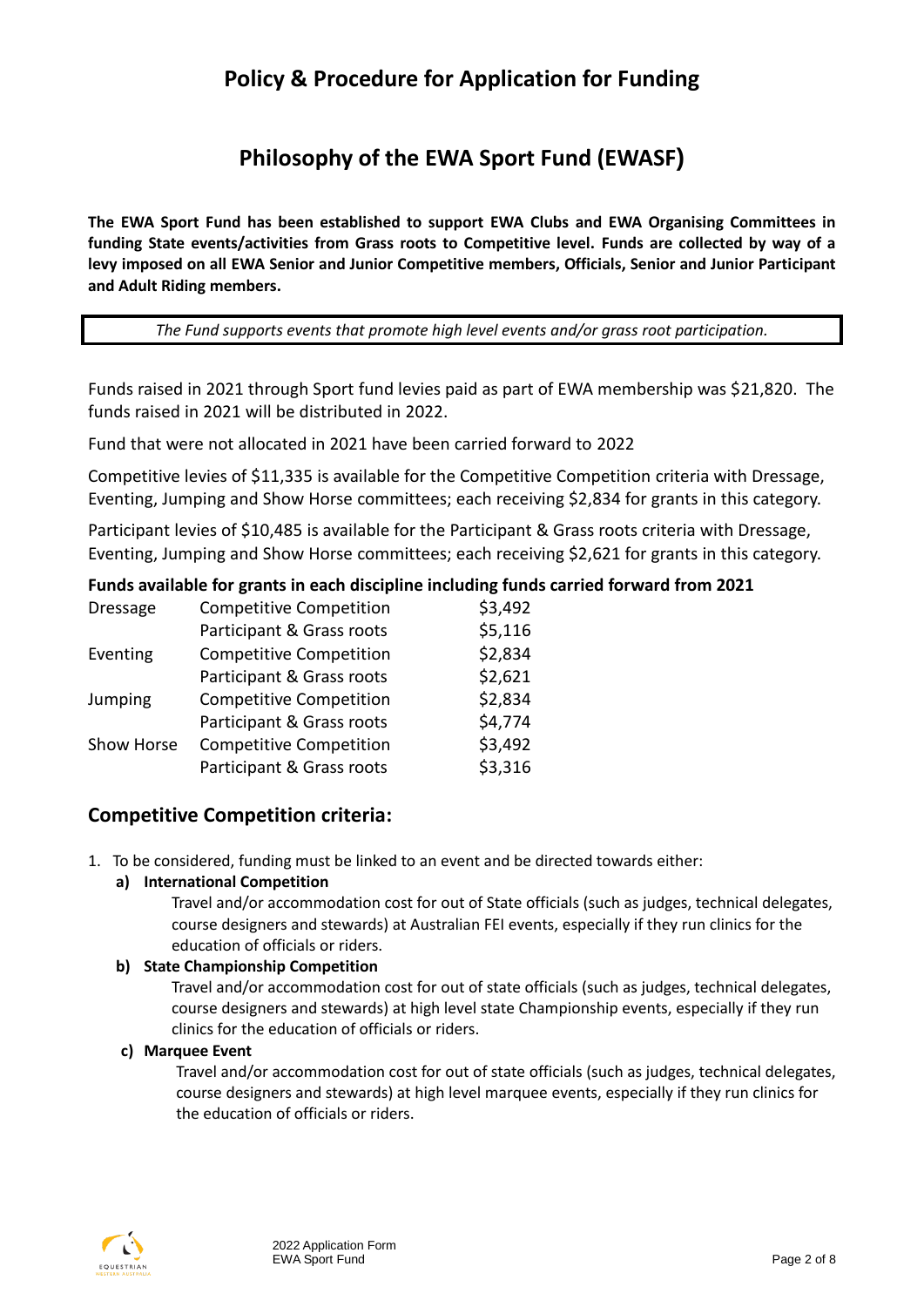# **Participant & Grass Roots criteria:**

#### **a) Participant Championship Event**

Travel and/or accommodation cost for technical officials (such as judges, technical delegates, course designers and stewards) at Championship events, especially if they run clinics for the education of officials or riders.

#### **b) Grass Roots Training Series**

Travel and/or accommodation cost for judges or coaches for rider education series. This should be for the beginning level of the Sport directed at riders that have had no or little competition experience. We would encourage clubs to jointly apply and hopefully provide training in a particular area or region over a period of time.

#### **c) Innovation**

Support for an initiative that promotes participation.

- 2. Applications require **endorsement of the Chair of the respective EWA Discipline Committee and EWA CEO** before they are considered by the EWA Board. Such endorsement must be included with the application to the Board.
- 3. Applications and supporting material **should be sent to[: reception@equestrianwa.org.au](mailto:reception@equestrianwa.org.au) in electronic format** enabling efficient processing and response. NB: Postal applications will not be accepted.
- 4. Please note that consideration will be given to the effect of Covid on events and event organisation.

## **Funding Commitments:**

- 1. To receive an EWASF Grant, the following commitments must be made:
	- **a) Promotion and Media** 
		- The OC should liaise with the EWA marketing officer to ensure all communication needs are catered for in the lead up to and at the event.
			- EWA will be recognised as a partner of the event for support including the provision of:
				- i. Press releases (if applicable)
				- ii. Acknowledgment on event online platforms

#### **b) Marketing and Branding**

- EWA's logo is to be used and recognised as an event sponsor as part of all marketing and should adhere to EWA's brand guidelines.
- EWA branding should form part of the event promotion including:
	- i. PA/MC recognition
	- ii. Logo recognition across all marketing including event program, website, big screen, posters and other
	- iii. Program advertising (where applicable)
	- iv. Display of advertisement on big screen (if applicable)
- **c) Event Hospitality**
	- The OC will, as a minimum, invite the EWA Chair (a delegate of EWA will be selected to represent EWA) to any special functions held as part of the event and, allow the EWA representative to present an award if applicable.

## **Application Procedure:**

- 1. All events and activities are to take place during the "Calendar Year" (1 January 2022 31 December 2022) and applications must be submitted by **4 March 2022.**
- 2. Late and incomplete applications will not be accepted.
- 3. To be considered, all relevant sections of the application must be completely filled out.
- 4. The maximum level of funding available for one event is \$2,000 (excluding GST).
- 5. Successful applicants will be informed by **8 April 2022**.
- 6. All EWA affiliated clubs and EWA discipline committees are eligible to apply for EWASF grants.

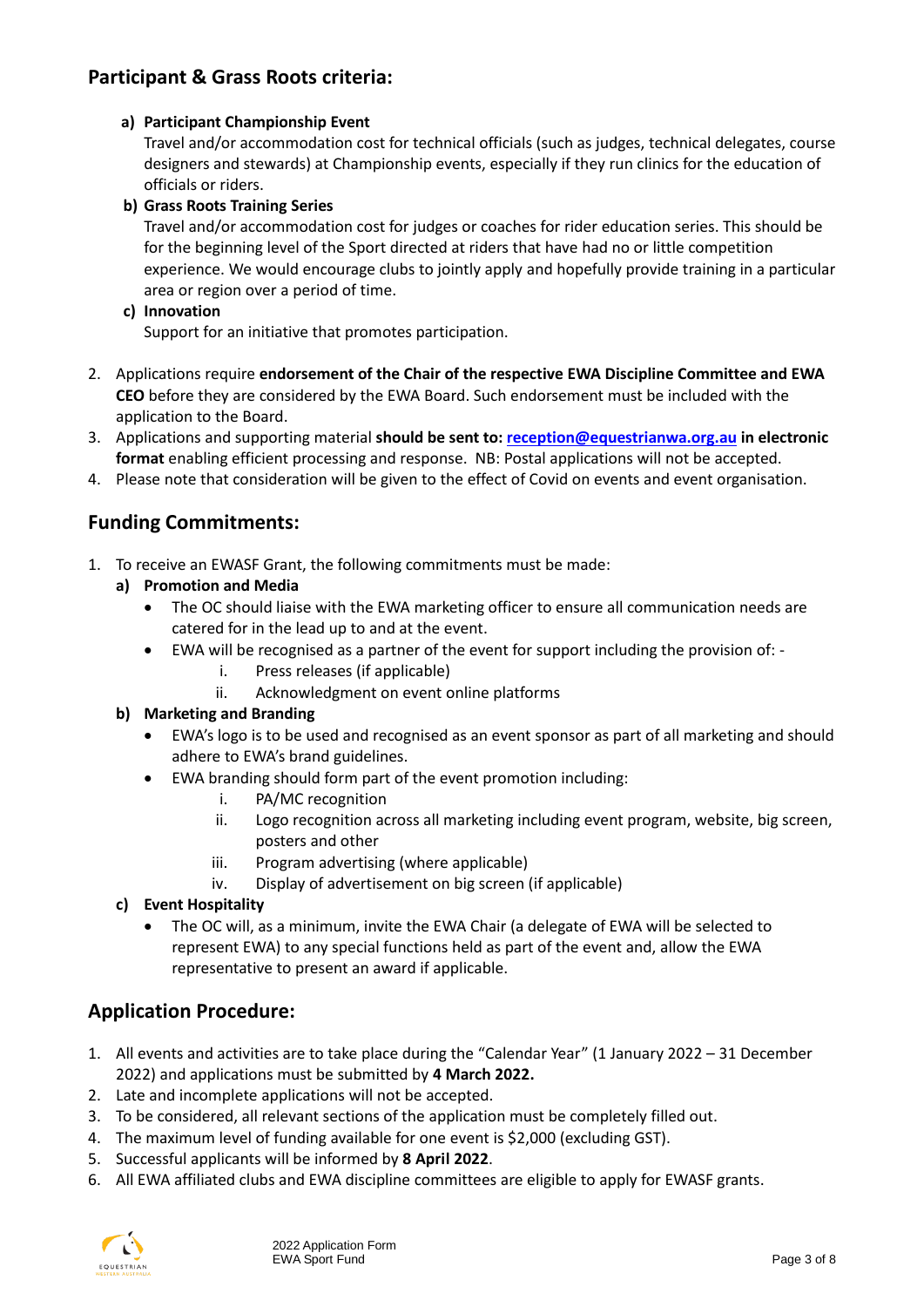# **Terms & Conditions:**

- 1. Payments will be made in one instalment:
	- a) If successful, a valid tax invoice must be provided for the full amount [100%] of the funds and submitted to EWA no later than **1 May 2022**. On receipt of a valid tax invoice, 100% of the funds will be paid within 30 days.
- 2. The post event report is to be received within **two (2) months** of the event's completion and should include:
	- a) No. of riders, horses, and spectators.
	- b) Outline of online/social media platforms used, engagement and reach over the duration of the event.
	- c) Event Profit and Loss statement.
- 3. If for any reason the event does not occur, then EWA must be reimbursed the full funding amount within **30 days** of EWA being made aware of the event not occurring.
- 4. EWA encourages events that are successful in their funding application to use the Scoreboard provided by Nominate for their entry system solution. Further information can be obtained from Nominate Pty Ltd at 07 3118 9555 or email [nominate@nominate.com.au](mailto:nominate@nominate.com.au)

#### **General Information: Please note not all questions might be relevant for your event.**

| Name of<br>Event/Activity:                                                           |                         |
|--------------------------------------------------------------------------------------|-------------------------|
| <b>Planned Date of the</b><br>Event/Activity:                                        |                         |
| <b>Sport/Discipline:</b>                                                             |                         |
| Venue/Location:                                                                      |                         |
| <b>Funding Amount</b><br>requested: (up to a<br>maximum of \$2,000<br>excluding GST) |                         |
| How exactly will the<br>funds be used?                                               |                         |
| Is the event/applicant<br><b>GST-registered?</b>                                     | Yes<br>No<br>$\sqrt{ }$ |

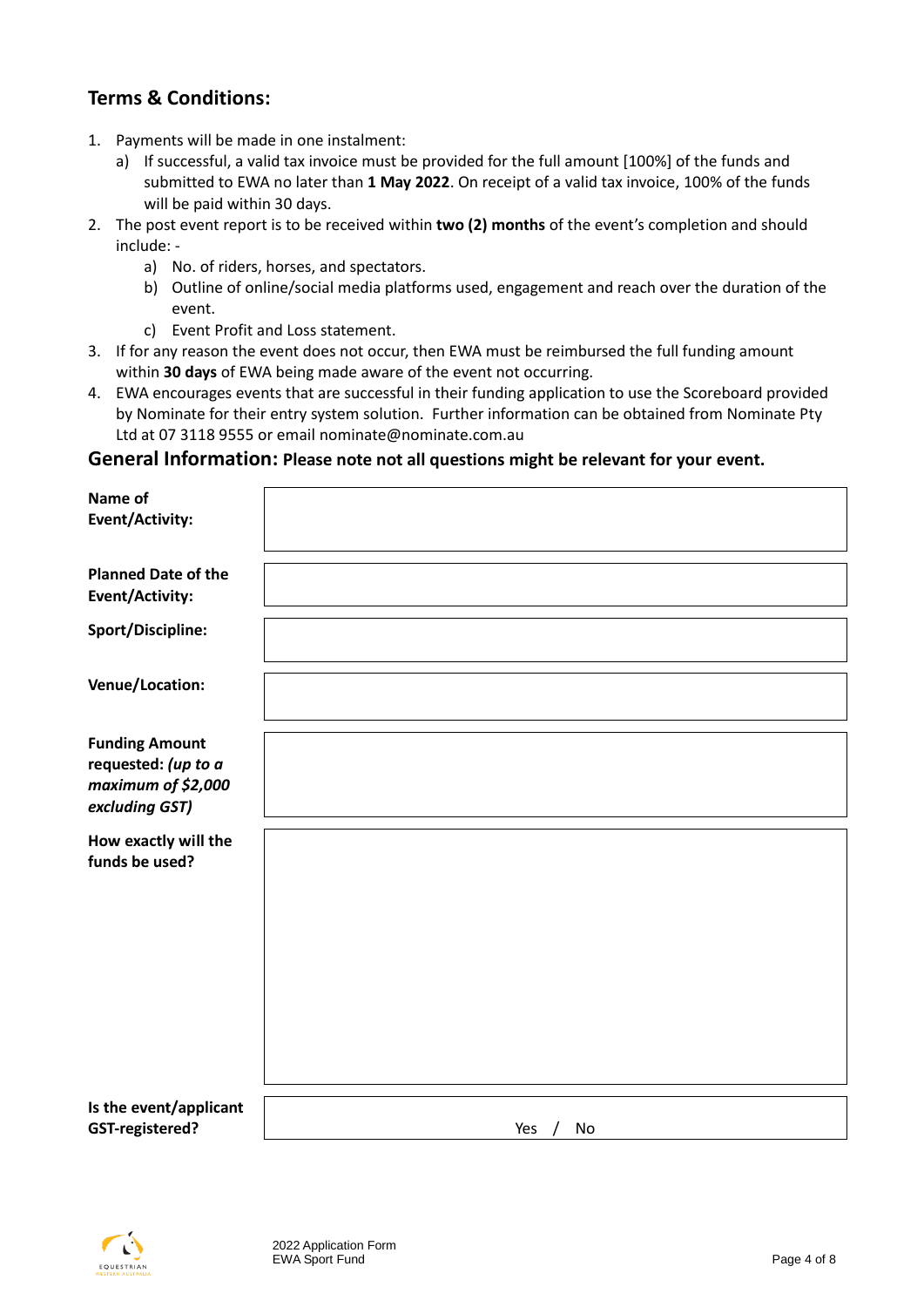**Are you applying for or are you receiving any funding from any other source (including EWA funding)?**  *If yes, please provide details.*

#### **Contact Details:** Name:

Contact number:

Email:

Position Held:

## **Event Objectives:**

**Please summarise the aims and objectives for this event/activity.**

**Are there any other local events that you know of taking place in the same time frame?** *If yes, please give details.*

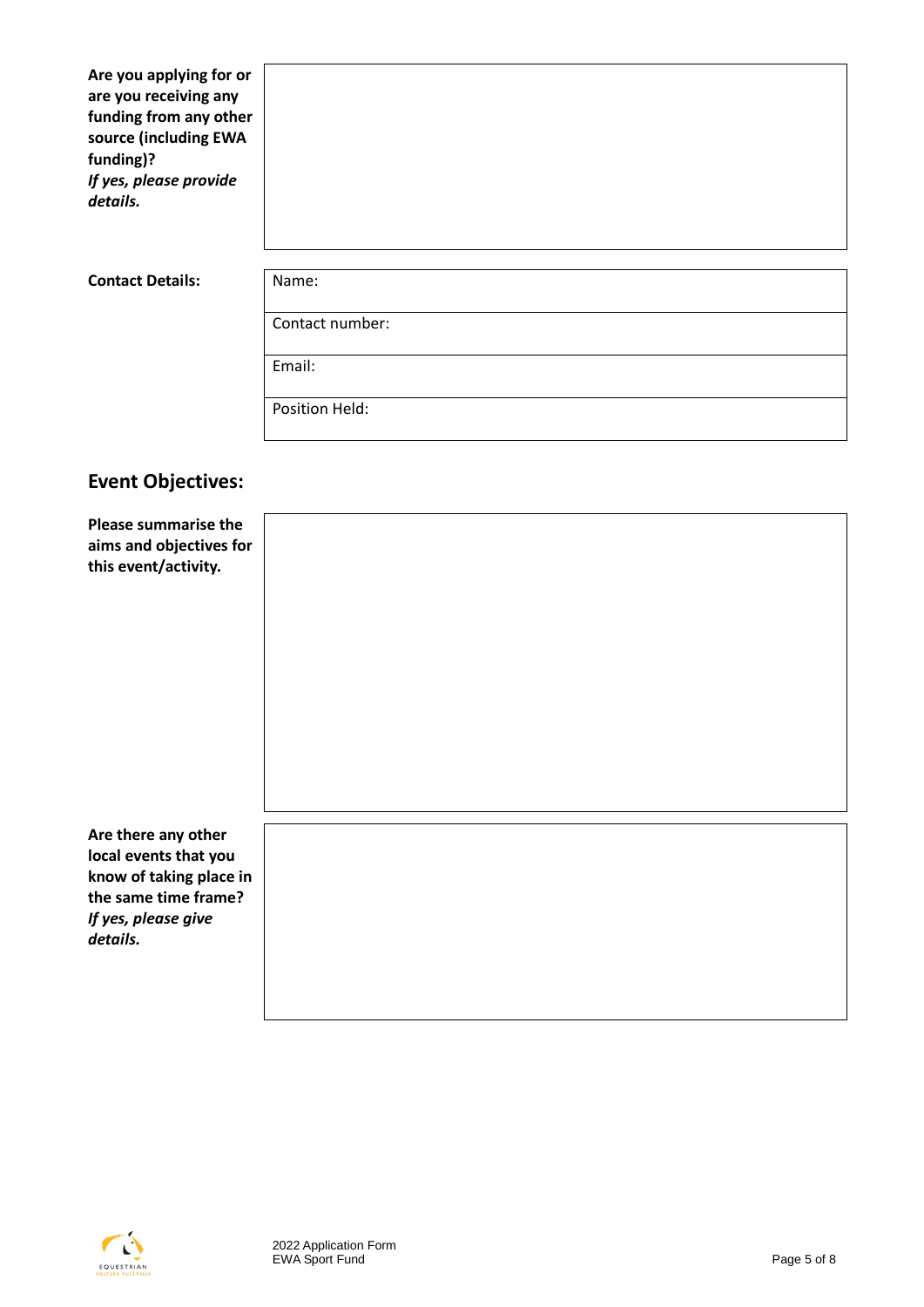| Why should EWA<br>support this                         |  |  |  |  |
|--------------------------------------------------------|--|--|--|--|
| application?                                           |  |  |  |  |
|                                                        |  |  |  |  |
|                                                        |  |  |  |  |
| <b>Event/activity Benefits:</b>                        |  |  |  |  |
| <b>Outline any other</b><br>events/activity which      |  |  |  |  |
| will accompany your<br>event such as<br>judge/official |  |  |  |  |
| mentoring or<br>workshops.                             |  |  |  |  |
|                                                        |  |  |  |  |
| What is the benefit to<br>participants?                |  |  |  |  |
|                                                        |  |  |  |  |
|                                                        |  |  |  |  |
|                                                        |  |  |  |  |
|                                                        |  |  |  |  |
| What is the benefit to<br>coaches and officials?       |  |  |  |  |
|                                                        |  |  |  |  |
|                                                        |  |  |  |  |
|                                                        |  |  |  |  |
|                                                        |  |  |  |  |

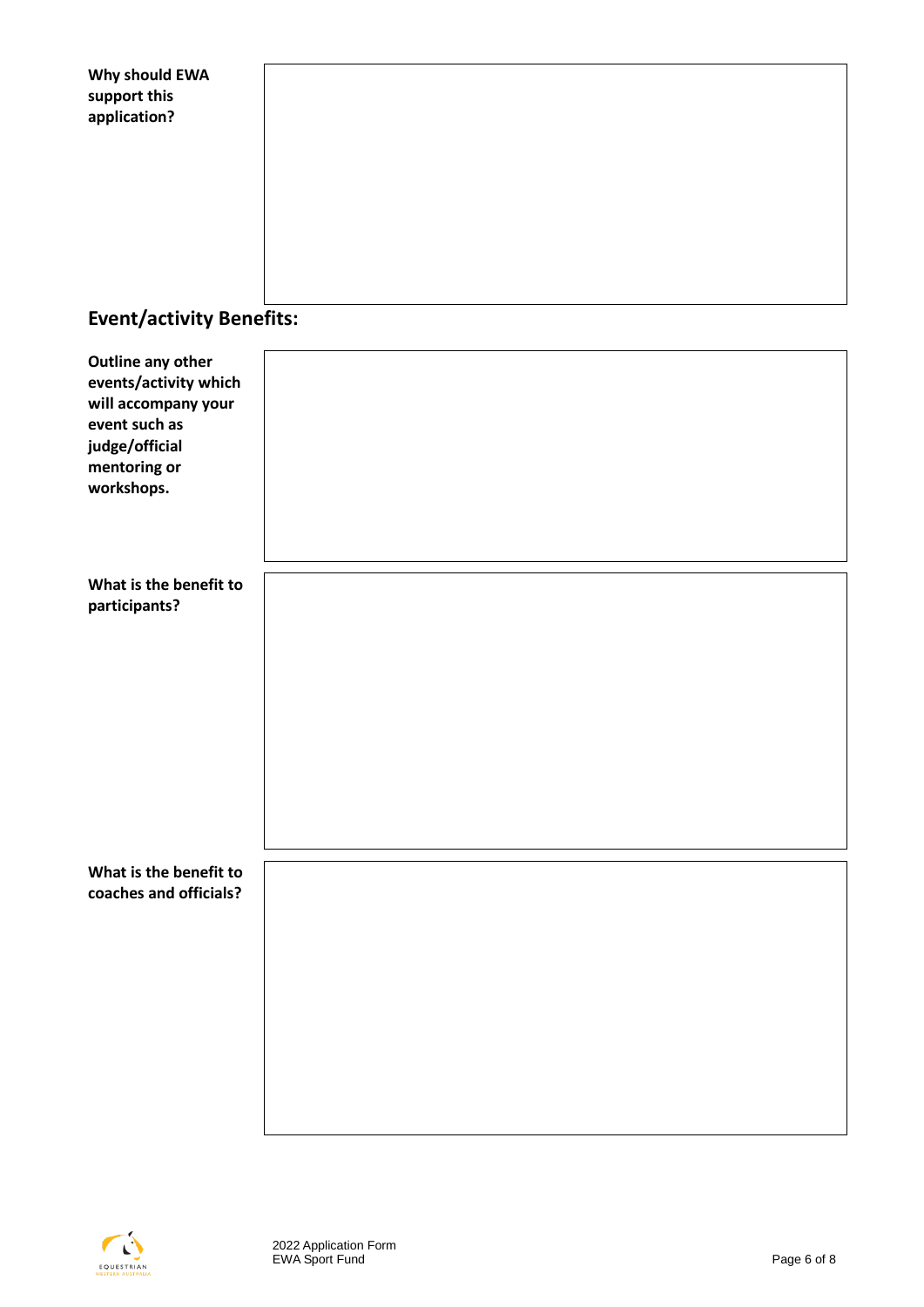**What are the general benefits to the area in which the event is held?** *Please outline any benefits that you envisage for the wider community.*

**What are the marketing /communication actions and objectives for this event?**

# **Event/Activity Attendance:**

Please outline to the best of your ability the anticipated attendance at your event. Please attach figures or audit details from your previous year's event.

| <b>ORIGIN</b>        | <b>COMPETITORS</b> |                      | <b>OFFICIALS</b> |                      | <b>SPECTATORS</b> |                      |
|----------------------|--------------------|----------------------|------------------|----------------------|-------------------|----------------------|
| <b>WA Regions</b>    | <b>NUMBER</b>      | <b>LENGTH OF</b>     | <b>NUMBER</b>    | <b>LENGTH OF</b>     | <b>NUMBER</b>     | <b>LENGTH OF</b>     |
|                      |                    | <b>STAY (nights)</b> |                  | <b>STAY (nights)</b> |                   | <b>STAY (nights)</b> |
| Perth area           |                    |                      |                  |                      |                   |                      |
| South West           |                    |                      |                  |                      |                   |                      |
| Northern             |                    |                      |                  |                      |                   |                      |
| Eastern              |                    |                      |                  |                      |                   |                      |
| <b>WA Total</b>      |                    |                      |                  |                      |                   |                      |
| <b>AUSTRALIA</b>     |                    |                      |                  |                      |                   |                      |
| <b>INTERNATIONAL</b> |                    |                      |                  |                      |                   |                      |
| <b>TOTAL</b>         |                    |                      |                  |                      |                   |                      |